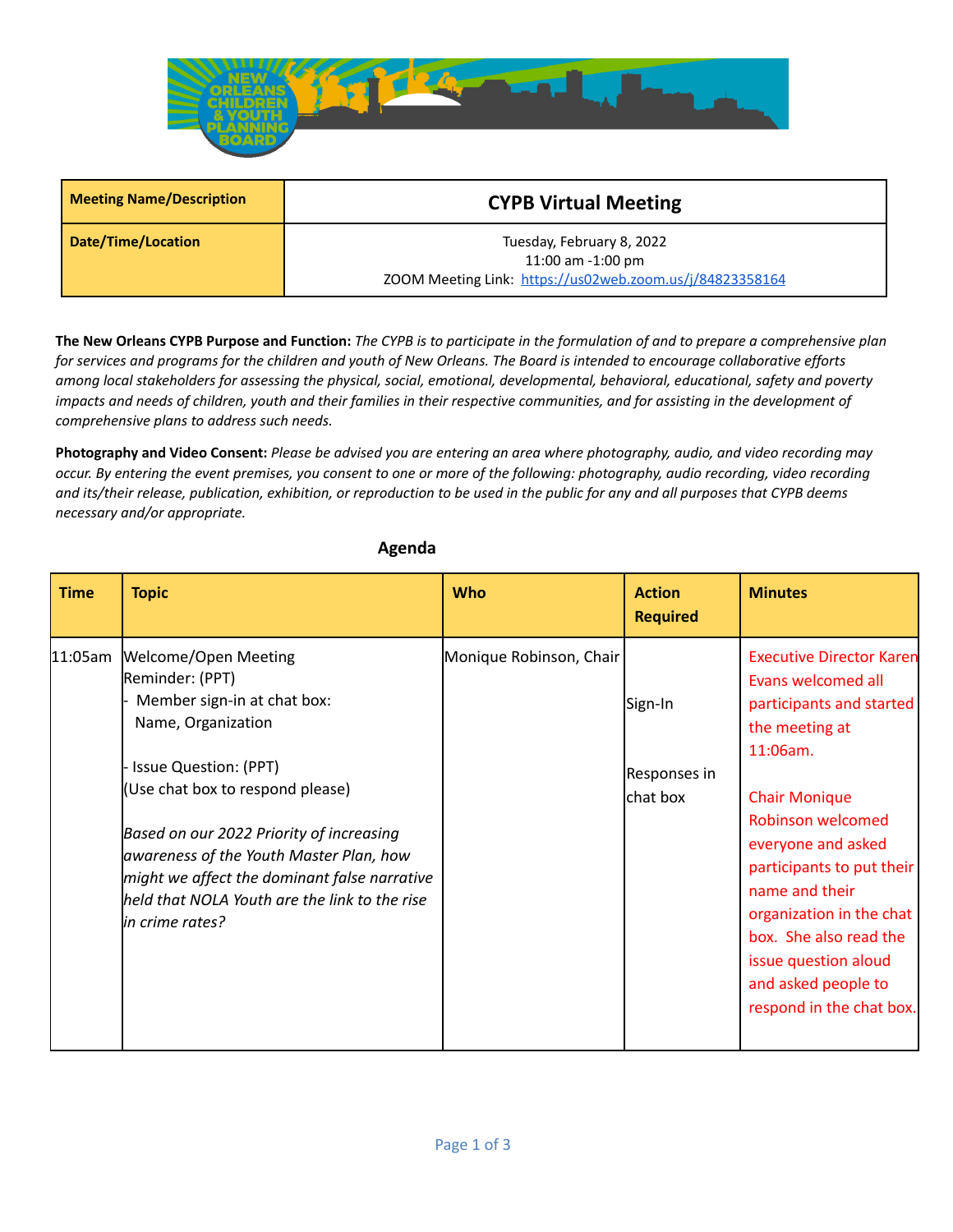| 11:07am | Overview of Meeting/Agenda:<br><b>Clear Impact: Move Work Plans</b><br>Work Plans: Finalize in prep for move<br>ERA NOLA Youth Survey: Promote,<br>informs YMP outcomes<br>Comms Workshop: address 2022 Priority:<br>Increase awareness of Youth Master Plan<br><b>Next Steps</b> | Monique Robinson, Chair                                | Inform                            | Monique reviewed the<br>entire meeting agenda.<br>A few board members<br>briefly discussed data<br>pertaining to juvenile<br>crime versus the<br>perception of juvenile<br>crime in our community.<br>More details can be<br>found on Zoom meeting<br>recording.) |
|---------|-----------------------------------------------------------------------------------------------------------------------------------------------------------------------------------------------------------------------------------------------------------------------------------|--------------------------------------------------------|-----------------------------------|-------------------------------------------------------------------------------------------------------------------------------------------------------------------------------------------------------------------------------------------------------------------|
| 11:10am | Clear Impact:<br>warm move of work plans to Clear Impact<br>how to access the system<br>support provided in break out room<br>what to finalize today - punch list<br>If not finalized today, when<br>when will all go public                                                      | Maggie Hermann,<br>CYPB Team                           | Inform                            | <b>Maggie Hermann</b><br>provided an overview of<br>Clear Impact and<br>demonstrated how to<br>navigate the tool.                                                                                                                                                 |
| 11:20am | Break-Out Groups:<br>Work Plan finalizations punch list<br>Documenters support finalizations                                                                                                                                                                                      | <b>CYPB Team</b>                                       | Discuss/<br>Finalize              | Participants joined<br>break out groups.<br>Their discussions<br>focused on Youth<br>Master Plan (YMP)<br>Implementation.                                                                                                                                         |
| 11:40am | -ERA - NOLA Youth Survey<br>Promote to inform YMP Outcomes, beyond                                                                                                                                                                                                                | Lindsay Weixler, Tulane                                | Inform/<br>Promote                | Dr. Lindsay Weixler,<br>Tulane's Education<br><b>Research Alliance for</b><br><b>New Orleans, provided</b><br>a detailed overview of<br>the New Orleans<br>Youth Survey.                                                                                          |
| 11:55am | <b>-BREAK: 5 Minutes</b>                                                                                                                                                                                                                                                          |                                                        |                                   |                                                                                                                                                                                                                                                                   |
|         | 12:00pm COMMs Workshop<br>Issue Question: (PPT)<br>(Refer to chat box to responses)                                                                                                                                                                                               | Chloe Dewberry,<br>Camille Roane<br><b>Red Cypress</b> | Inform/<br>Engage<br>Discuss/Plan | <b>Chloe Dewberry and</b><br>Camille Roane, Red<br><b>Cypress Consulting,</b><br>reviewed details<br>surrounding the YMP                                                                                                                                          |